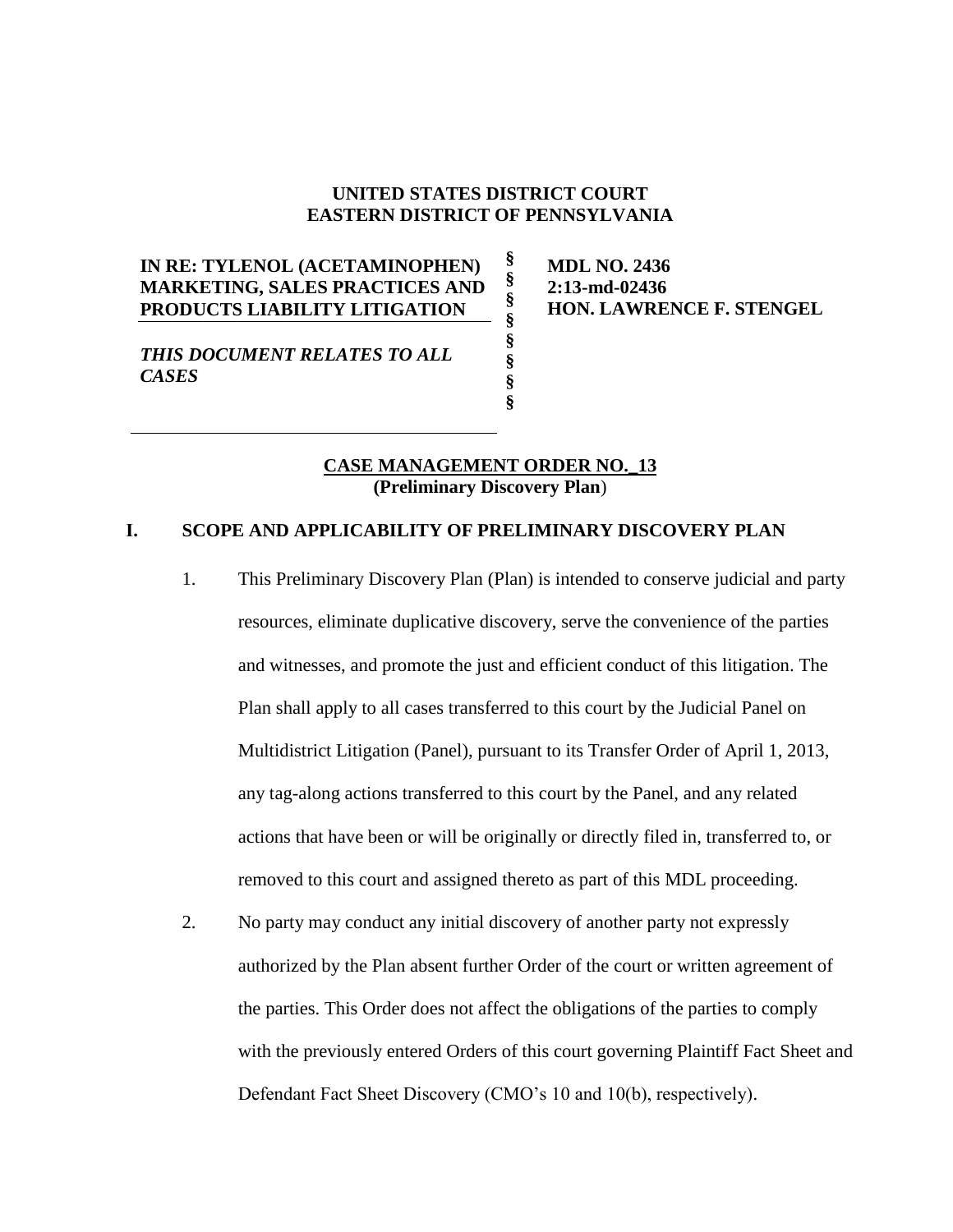- 3. This provision and this Order shall not preclude or govern third-party discovery.
- 4. This Order applies to Defendants, McNEIL-PPC, Inc., and Johnson & Johnson, only.

# **II. WAIVER OF INITIAL DISCLOSURE OBLIGATIONS AND INCORPORATION OF PENDING OR PREVIOUSLY SERVED DISCOVERY INTO THIS MDL**

- 1. For all cases in this MDL, the parties are relieved from complying with the requirements of Federal Rule of Civil Procedure 26(a)(1).
- 2. Any request for discovery or notice of deposition served in a case before it was transferred to the MDL proceedings is deemed to be consolidated into the MDL and responses and/or supplementation of responses will apply to all cases in the MDL proceedings.

# **III. PLAINTIFF AND DEFENDANT FACT SHEET OBLIGATIONS**

- 1. Discovery upon MDL Plaintiffs shall commence through utilization of a "Plaintiff Fact Sheet" (PFS) discovery process.
- 2. As set forth by CMO 10, a timely and complete PFS shall be considered to be the equivalent of a plaintiff's interrogatory answers and responses to requests for production of documents.
- 3. If a plaintiff does not submit a timely and complete PFS within the time specified in this Order, defendants may send a Notice of Overdue Discovery letter to plaintiff's counsel of record within ten (10) days after said deadline. The Notice of Overdue Discovery letter shall permit fourteen (14) days from the date of the letter for plaintiff to cure the overdue PFS. In the event a completed PFS is not provided within such 14-day period, defendants shall exercise reasonable efforts to meet and confer with plaintiff's counsel for a period not to exceed five (5)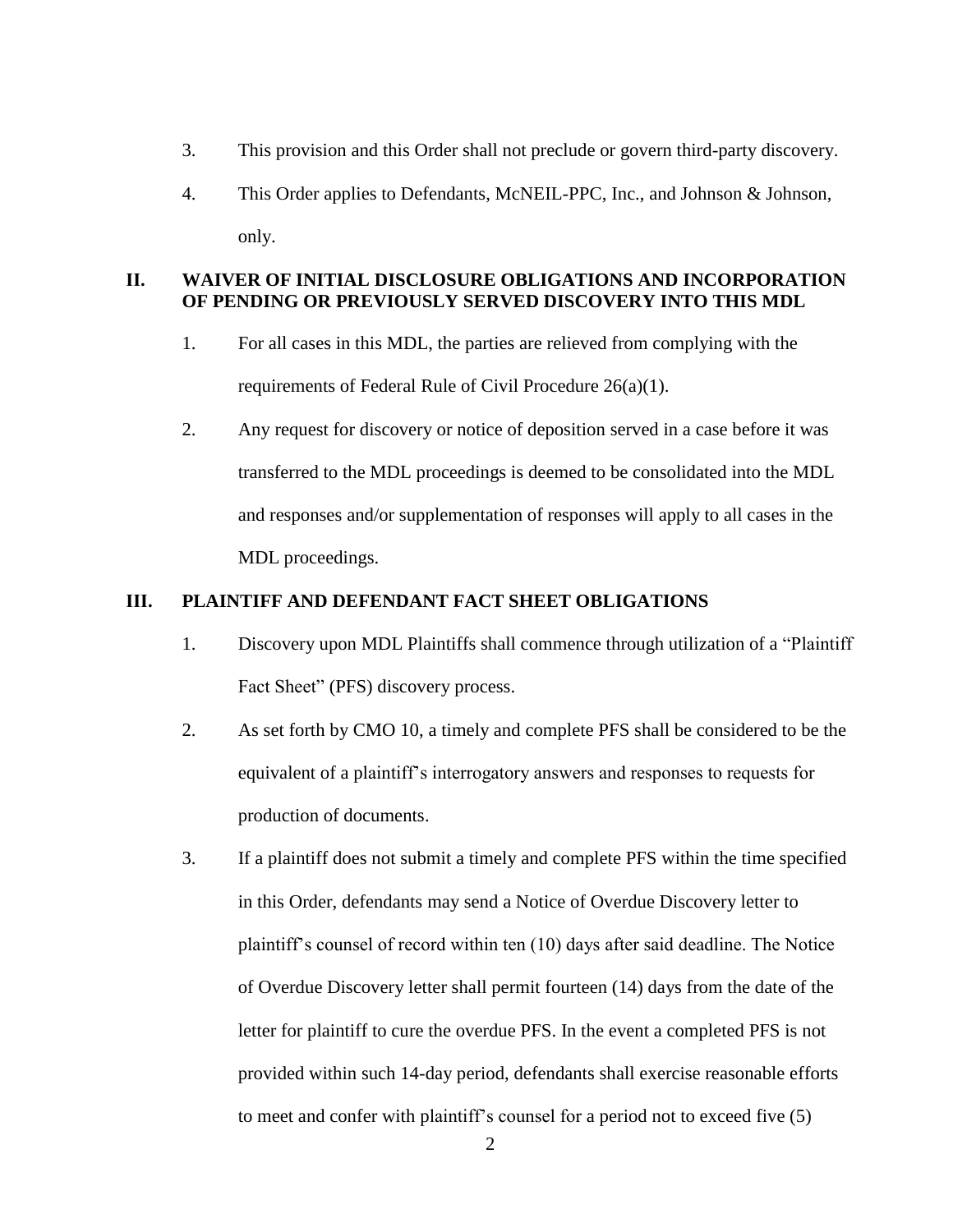days. If, after the meet and confer process, the PFS remains overdue, defendants may move to dismiss plaintiff's case. Said motion shall be without prejudice, on Notice filed by ECF, and shall permit fourteen (14) days for Plaintiff to file an opposition, if any. Plaintiffs' Liaison Counsel shall be served, via email, with a copy of all Notice of Overdue Discovery letters and/or any motion to dismiss under this Section.

- 4. If defendants receive a PFS in the allotted time, but the PFS is not properly completed in defendants' view, defendants' counsel shall send to plaintiffs' counsel of record and Plaintiffs' Liaison Counsel a Notice of PFS Deficiency letter identifying the purported deficiencies. If plaintiff believes the PFS was properly completed, the parties shall meet and confer on the issue within fourteen (14) days of the plaintiff's receipt of such Notice. Subject to such meet and confer, plaintiff shall then have twenty (20) days from the date of the meet and confer to serve an amended or supplemental response or advise that he/she is not amending/supplementing the response, and defendants may file a motion to dismiss, without prejudice, after the expiration of the above deadlines.
- 5. Upon receipt of a PFS, defendants may file a Rule 12(b)-(c) or Rule 56 dispositive motion upon such grounds that include, but are not limited, to matters of law such as: lack of proper product identification, statute of limitations, improper party/representative, or lack of cognizability of claim(s) or damage(s) under applicable state or federal law. Such motion(s) shall be in addition to, and not in lieu of, any dispositive motions set by prior or subsequent Case Management Order for member actions and/or potential bellwether cases.

3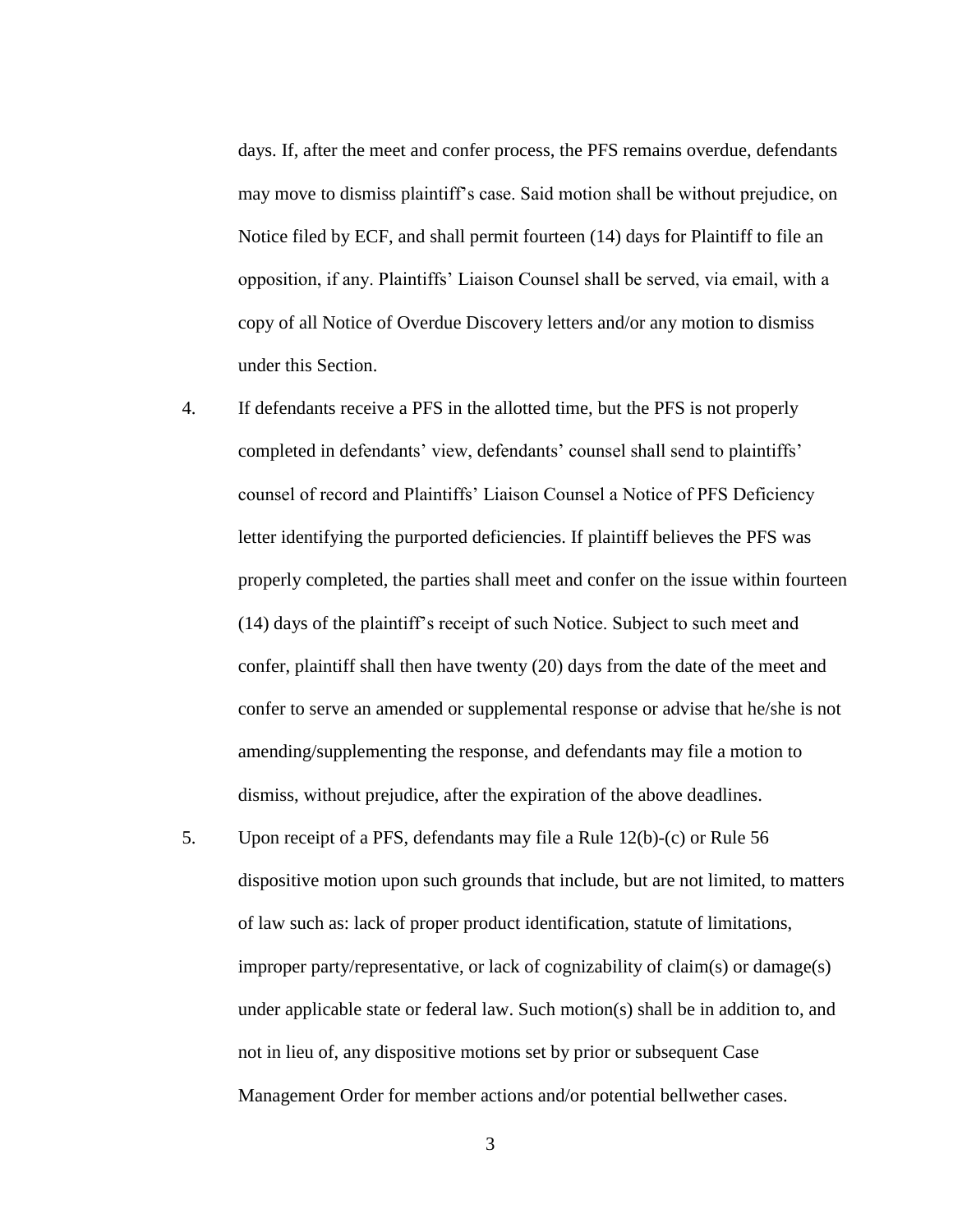6. Discovery upon defendants related to individual plaintiffs shall commence through utilization of a "Defense Fact Sheet" discovery process governed by CMO 10(b). The defendants shall not withhold a DFS after receiving a PFS if the PFS contains the following "*Core-Criteria*" answers to the following questions in the PFS: (1) PFS Sect. I and II (identification of plaintiffs and case); (2) PFS Sect. III (Healthcare providers and pharmacies); (3) PFS Sect. VI (Tylenol/ Acetaminophen Use); Sect. VII (Injuries and Damages), questions 1, 2(a), 2(b), 2(c), and 3); PFS Sect. X (plaintiffs has signed the Declaration) and PFS Sect. XI (A) question (copies of packaging, if any) and (B) (plaintiff has provided all signed Authorizations).

#### **IV. GENERIC DISCOVERY FOR DEFENDANTS**

1. It is understood that the Plaintiff Fact Sheet discovery process will serve as generic discovery for the defendants. Defendants will not serve additional generic written discovery without obtaining leave of court.

### **V. GENERIC DISCOVERY FOR PLAINTIFFS**

1. The Plaintiffs' Steering Committee (PSC) served Requests for Admissions on June 3, 2013. This set included 234 Requests for Admissions plus sub-parts. The PSC has asserted that the responses to the Requests for Admissions contain deficiencies and that a General Objection has been made to all of the Requests for Admissions and that Specific Objections has been made to 221 of the 234 Requests.The parties are therefore ordered to meet and confer within ten (10) days of this Order relating to the alleged deficiencies and relating to the dispute over discovery responses. If they are unable to resolve the dispute, they should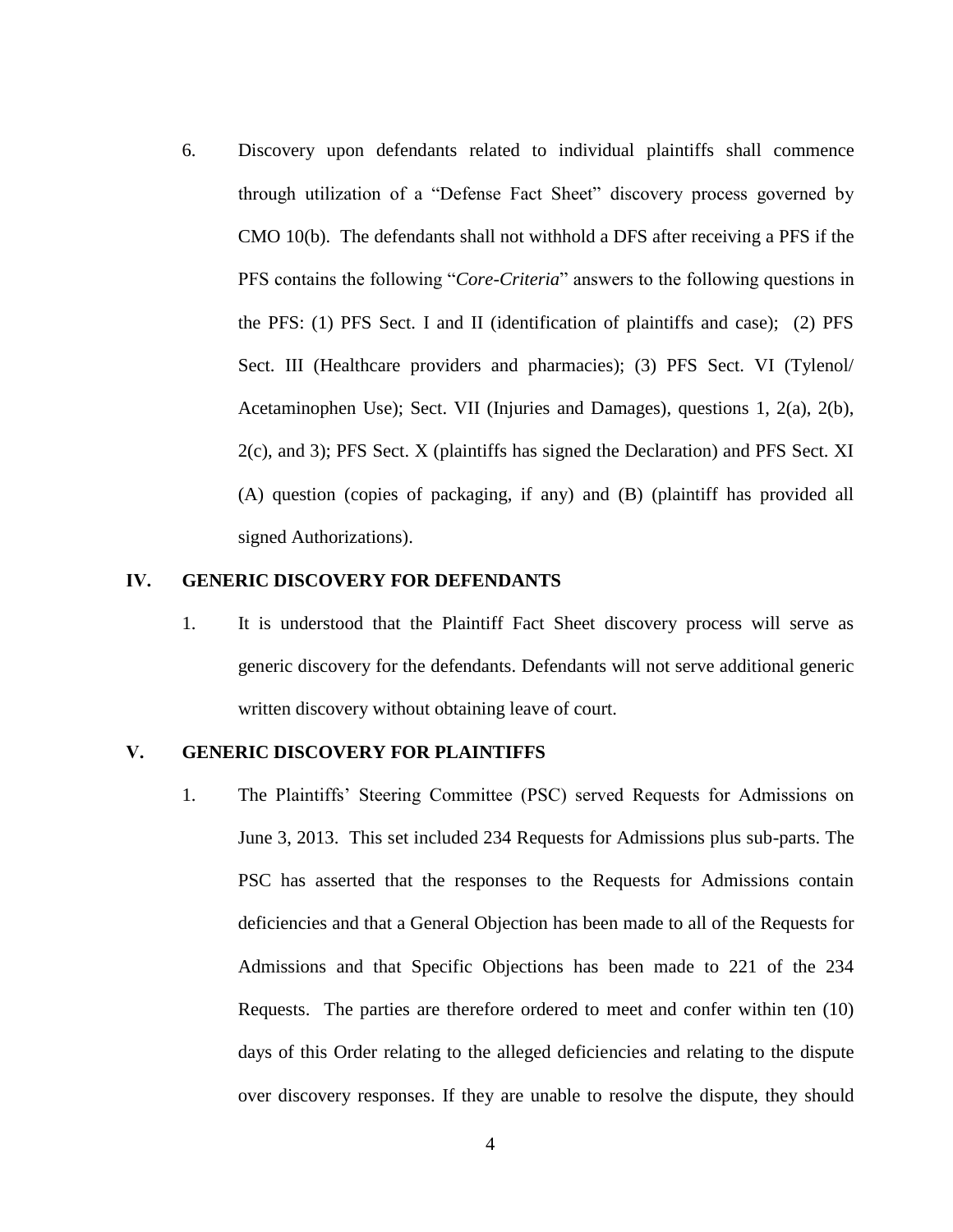advise the court so that the court may, pursuant to CMO-6, schedule briefing and/or a hearing on the dispute and to rule.

- 2. Certain written discovery (Interrogatories and Requests for Production of Documents) has been served in New Jersey state court proceedings by various plaintiffs who are represented by various members of the PSC in this MDL. Also, in cases that were pending in federal court prior to the establishment of this MDL, various of the plaintiffs' counsel who are members of the PSC served written discovery in those federal cases that have now been transferred into this MDL. There shall be no duplication of written discovery. The PSC has served 219 Requests for Production and 49 Interrogatories. However, the PSC asserts that there are deficiencies to the responses to the prior served written discovery in the federal cases. The parties are therefore ordered to meet and confer within ten (10) days of this Order relating to the alleged deficiencies and relating to the dispute over discovery responses. If they are unable to resolve the dispute, they should advise the court so that the court may, pursuant to CMO-6, schedule briefing and/or a hearing on the dispute and to rule.
- 3. Additionally, the PSC asserts that the discovery directed to Johnson & Johnson only on July 31, 2013 has not been responded thereto. This set includes 25 Requests for Production and 22 Interrogatories. The parties are therefore ordered to meet and confer within ten (10) days of this Order relating to the alleged deficiencies and relating to the dispute over discovery responses from Johnson & Johnson**.** If they are unable to resolve the dispute, they should advise the court so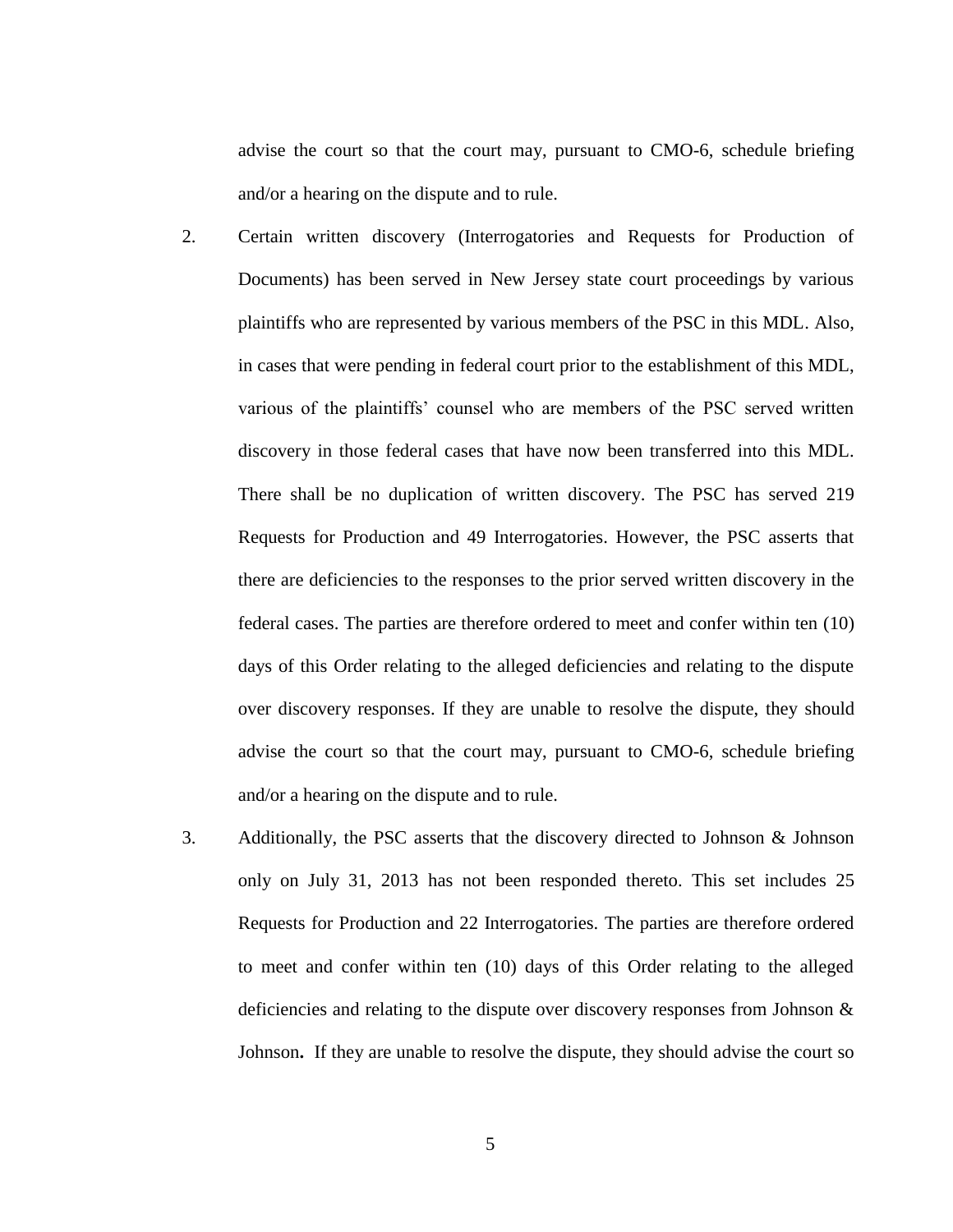that the court may, pursuant to CMO-6, schedule briefing and/or a hearing on the dispute.

- 4. Given that written discovery has already been served and responded to in New Jersey state court proceedings and in individual federal court cases that have since been transferred to this MDL, the PSC will not serve additional generic written discovery, including Requests for Admissions, Interrogatories, or Requests for Production, upon Defendants J&J and McNeil without the PSC obtaining leave of court.
- 5. The PSC will serve Federal Rule of Civil Procedure 30(b)(6) notices and will meet and confer with defense counsel about the scope and content of such notice and scheduling.
- 6. Core case-specific discovery and the bellwether trial program will be addressed in a separately entered case management order.

### **VI. DEPOSITIONS**

1. A Deposition Protocol will be governed by a separately entered case management order.

# **VII. COORDINATION WITH STATE COURTS**

1. This Order is being entered in reliance on representations of lead counsel for the plaintiffs and defendants and counsel for plaintiffs in state court actions presently pending in California, New Jersey, and other state court actions that the parties in those state court actions, including those that may be filed after the date of entry of this Order: (a) intend to benefit from the efforts of coordination and cooperation set forth in this Order; (b) do not intend to request scheduling orders